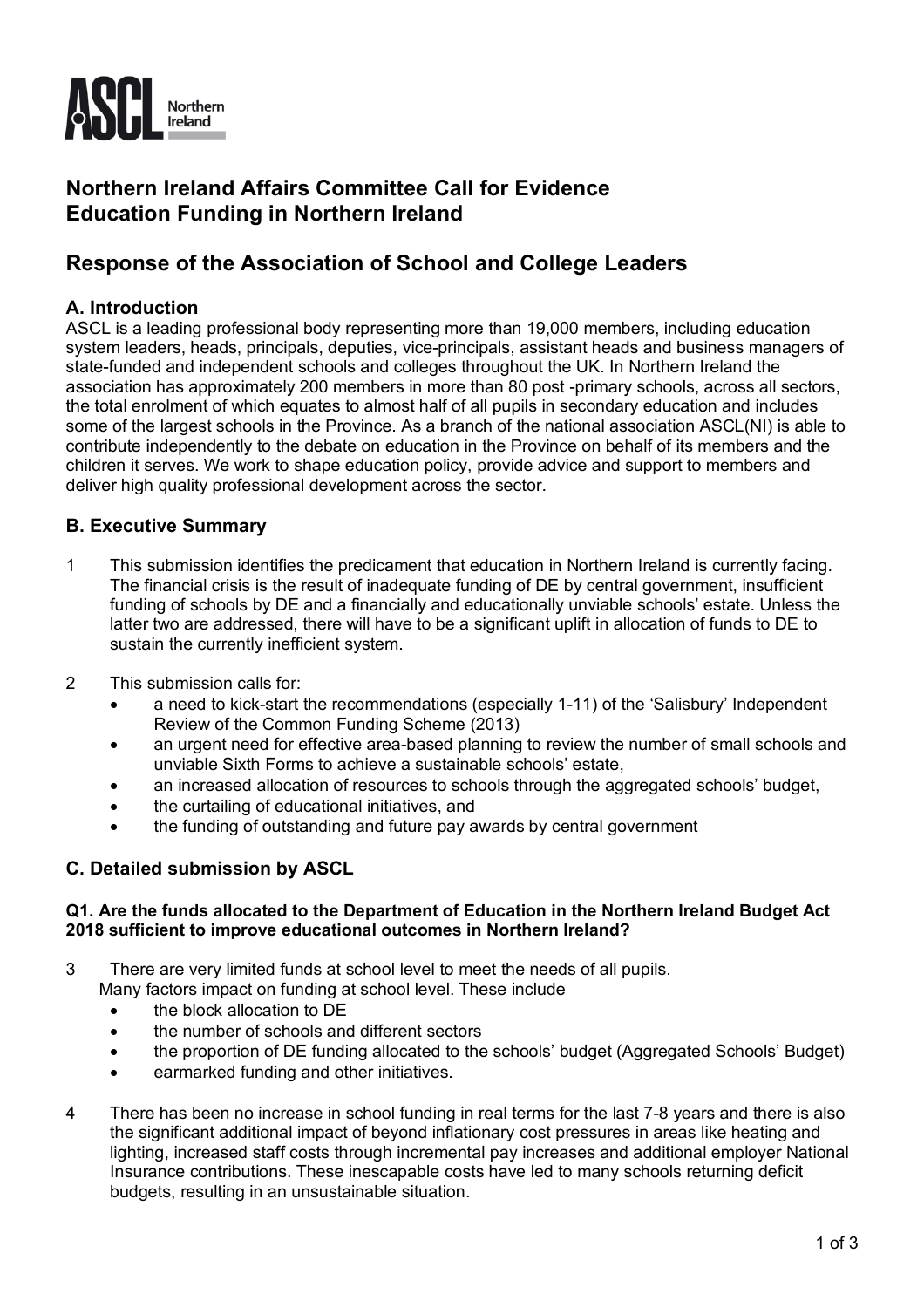- 5 This situation has been extensively documented in the media during 2018. The Chief Executive of the Education Authority is quoted on 19 June 2018 by BBC as saying: *"It is very evident that there is not enough money to continue to run our education system as currently structured and schools are under severe pressure. It is very clear that for a significant number of schools, whilst they are doing all they can to reduce costs, there is little possibility of living within their budget without seriously impacting the quality of teaching and learning in the school. We need a new education model that is cost effective and sustainable for the future whilst also ensuring that our children and young people can be the best that they can be."* ASCL concurs.
- 6 ASCL contends that a careful approach, in the allocation of limited funds, is essential to ensure that targeted outcomes are achieved. This includes an urgent need for effective area-based planning to ensure that an educationally and financially viable school estate is arrived at. This includes implementing recommendation 10 of the 'Salisbury' Independent Review of the Common Funding Scheme (2013) in relation to post 16 provision: *In the long term, the panel is of the view that sites offering post-16 provision should be of sufficient size to be able to offer a broad range of opportunity to pupils within that site, with collaboration generally limited to more specialist provision.*
- 7 Fundamental to raising pupil outcomes is a committed and content teaching staff. ASCL would urge for comparability of pay across the United Kingdom. We note that no pay award was received for last year nor has one been agreed for 2018-2019. As an essential principle, all national pay awards should be fully funded by central government. The impact of not fully funding the pay award will bring schools to crisis point and place our members in an invidious position, making it necessary to set deficit budgets and leading to schools becoming insolvent. In order to maintain competitiveness in the labour market, ASCL believes that the annual pay uplift should apply to all teachers and leaders and that employers should ensure that their pay policies reflect this principle.

#### **Q2. How should the UK Government manage additional funding earmarked for education as part of the confidence and supply arrangement?**

- 8 To ensure the distribution is consistent and fair, it is imperative that any additional funding is allocated directly to schools within the current LMS funding formula so the money can be used directly for the benefit of pupils. It must not be used for the resolution of financial deficits, for artificially sustaining unsustainable schools or Sixth Forms or for unevaluated initiatives.
- 9 We note Recommendations 5-8 of the 'Salisbury' Independent Review of the Common Funding Scheme(2013):
	- *The Department of Education should restrict the number of funded initiatives for schools both to minimise administrative costs and effort both at centre and within schools and to encourage greater focus and coherence of approach at school level.*
	- *The use of earmarked funding by schools should be effectively monitored, with appropriate interventions should expectations not be met.*
	- *An exit strategy for each funded initiative should be developed prior to its implementation, to alleviate the risk that progress achieved during the initiative will be surrendered upon cessation of the funding stream.*
	- *The Department of Education should review all current earmarked initiative funding to ensure that earmarked funding is the best approach and that funding would not be better used by being directly delegated to schools via the funding formula.*

#### **Q3. Are levels of capital funding sufficient to support investment in improvements to Northern Ireland's schools?**

10 No. ASCL notes and acknowledges the announcement made on 8 May 2018 by DE's Permanent Secretary, Derek Baker, of the first 25 schools which have been successful in the second call of the School Enhancement Programme. However, the association argues strongly that there is an urgent need for effective area-based strategic planning, which will address the duplication of provision of unsustainable schools and Sixth Forms. This would free up some resources to allow for essential capital spending within our education system to benefit all pupils.